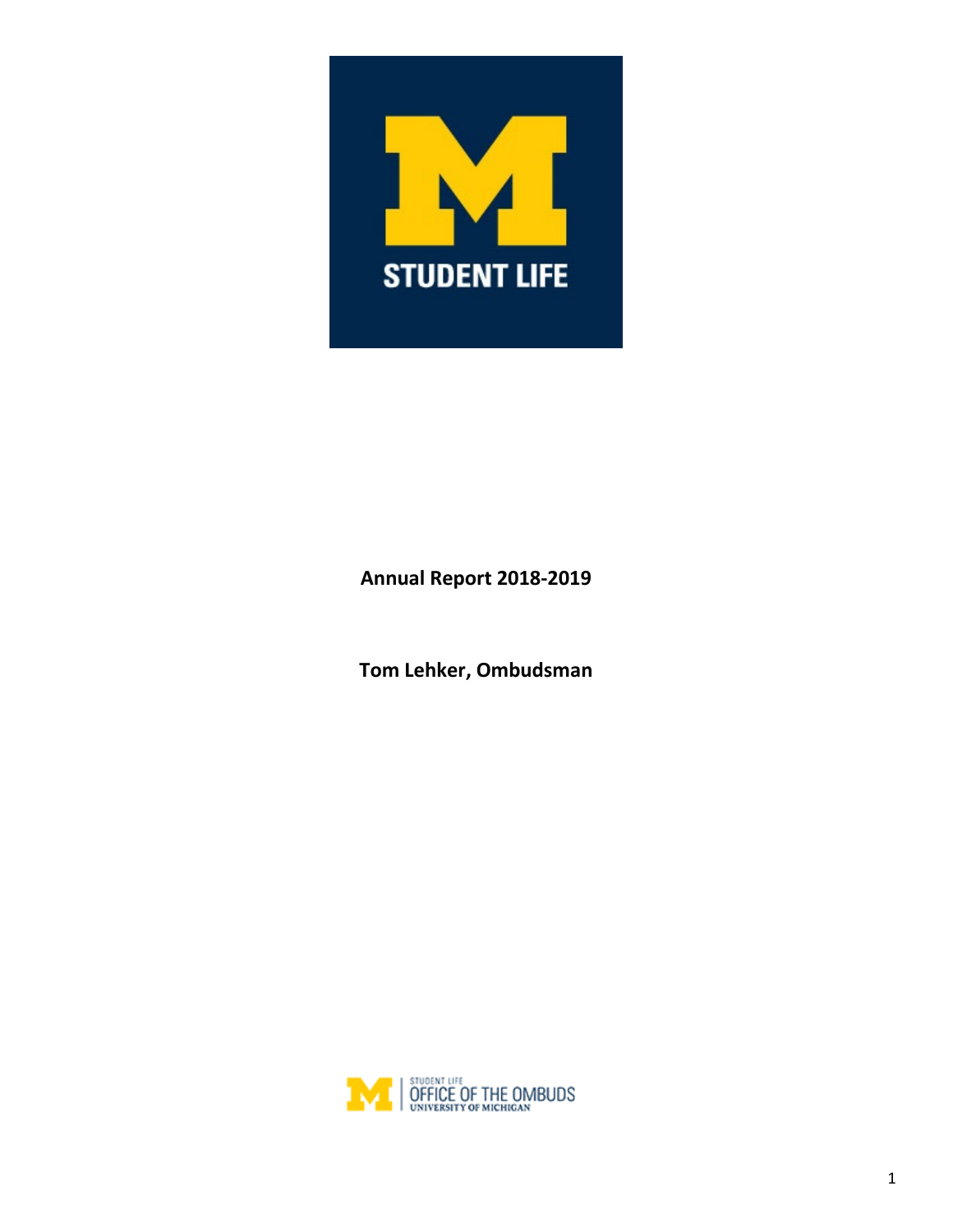#### **Office Overview**

The Office of the Ombuds, reporting administratively to the Vice President for Student Life, is a place where all students are welcome to talk in confidence about any campus issue, concern, problem or dispute. The Ombuds offers informal dispute resolution services, coaches students on dispute resolution skills, provides resources and makes appropriate referrals, and helps student consider options available to them. The office operates independently from other University entities, has no formal decision-making authority, and is a supplement to existing administrative and formal dispute resolution processes. The Office of the Ombuds is an advocate for fairness and does not take sides in a dispute.

#### **Individual Impact**

The Office of the Ombuds offers unique resources to students and the campus based on the principles of confidentiality, impartiality, informality, and independence. Visitors to the Office of the Ombuds typically come from every school and college and represent all academic levels.

The following data provides an overview of the visitors to the Office of the Ombuds during the 2018-2019 academic year. In addition to this data, the value of the Ombuds function is defined by several themes:

- Ability to help students and others work on developing and maintaining strong relationships as they resolve their differences.
- Assisting students in navigating the campus in ways that can help them be successful.
- Offering a general sense of support, which students may not be receiving from other places, while remaining true to the principles and standards of the Office of the Ombuds.
- Offering basic skills, such as listening and providing empathy to help students progress in problem solving.



### **Visitors by School or College**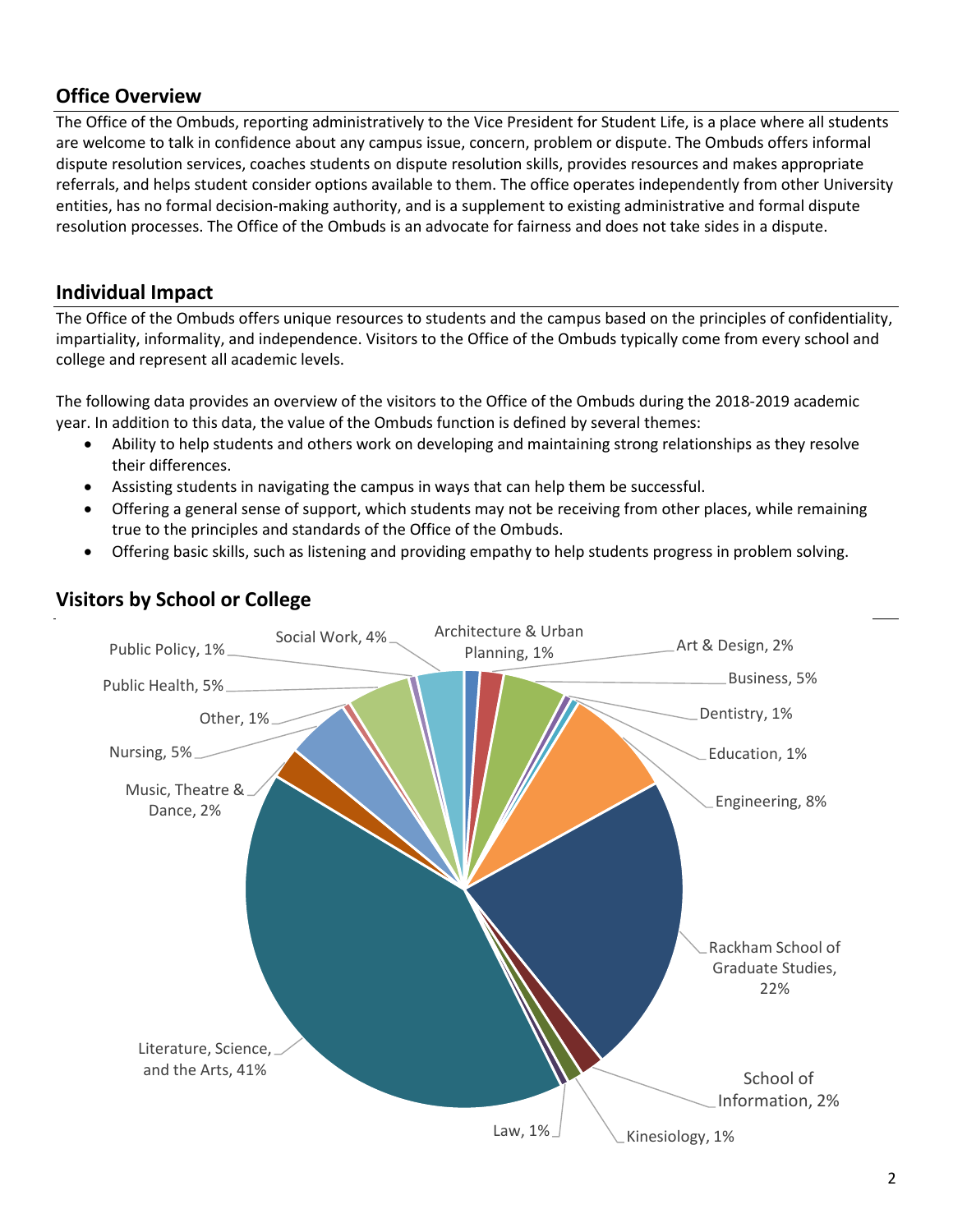# **Visitors by University Affiliation**



### **Visitor Referrals From**

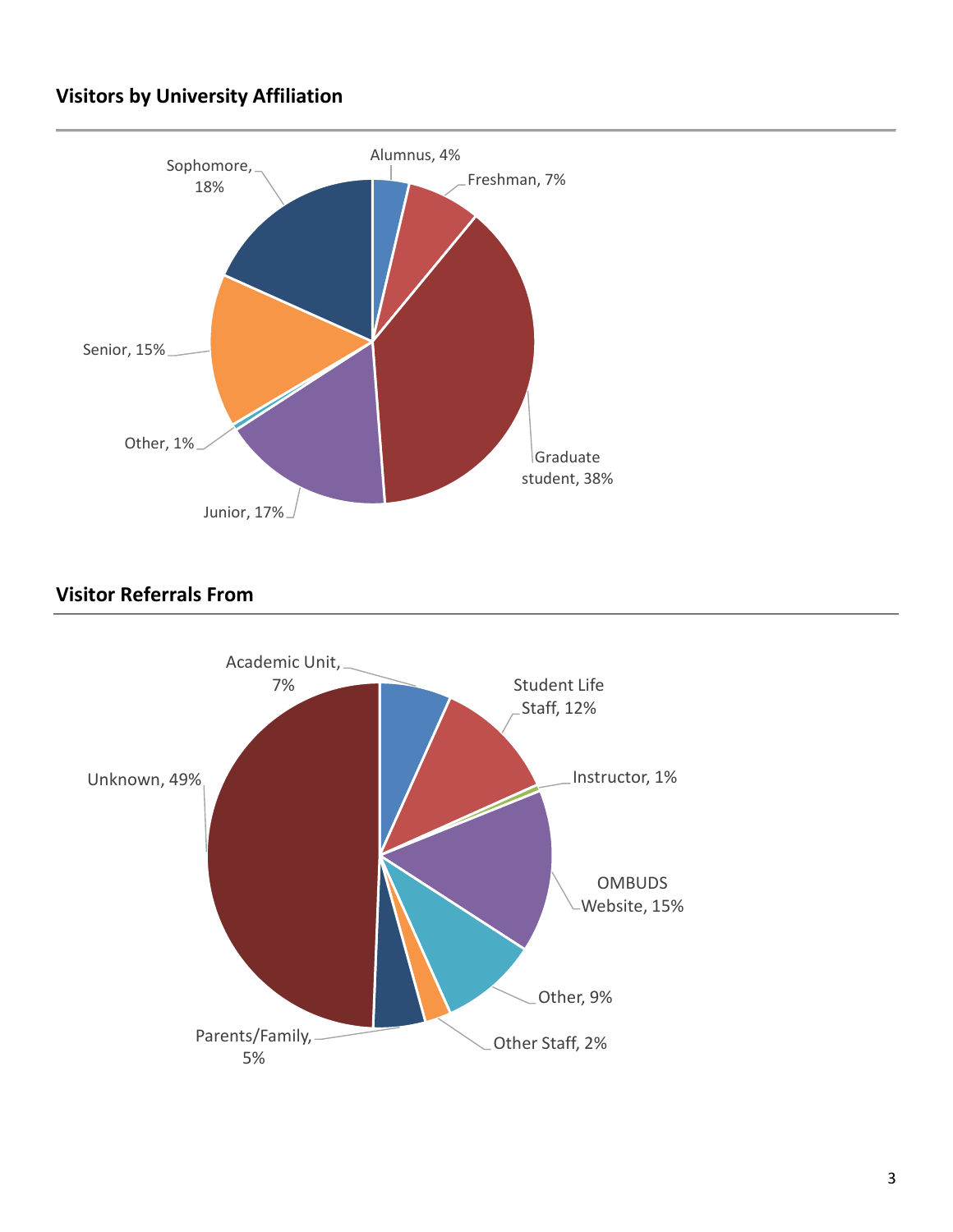

# **Visitors by Race**

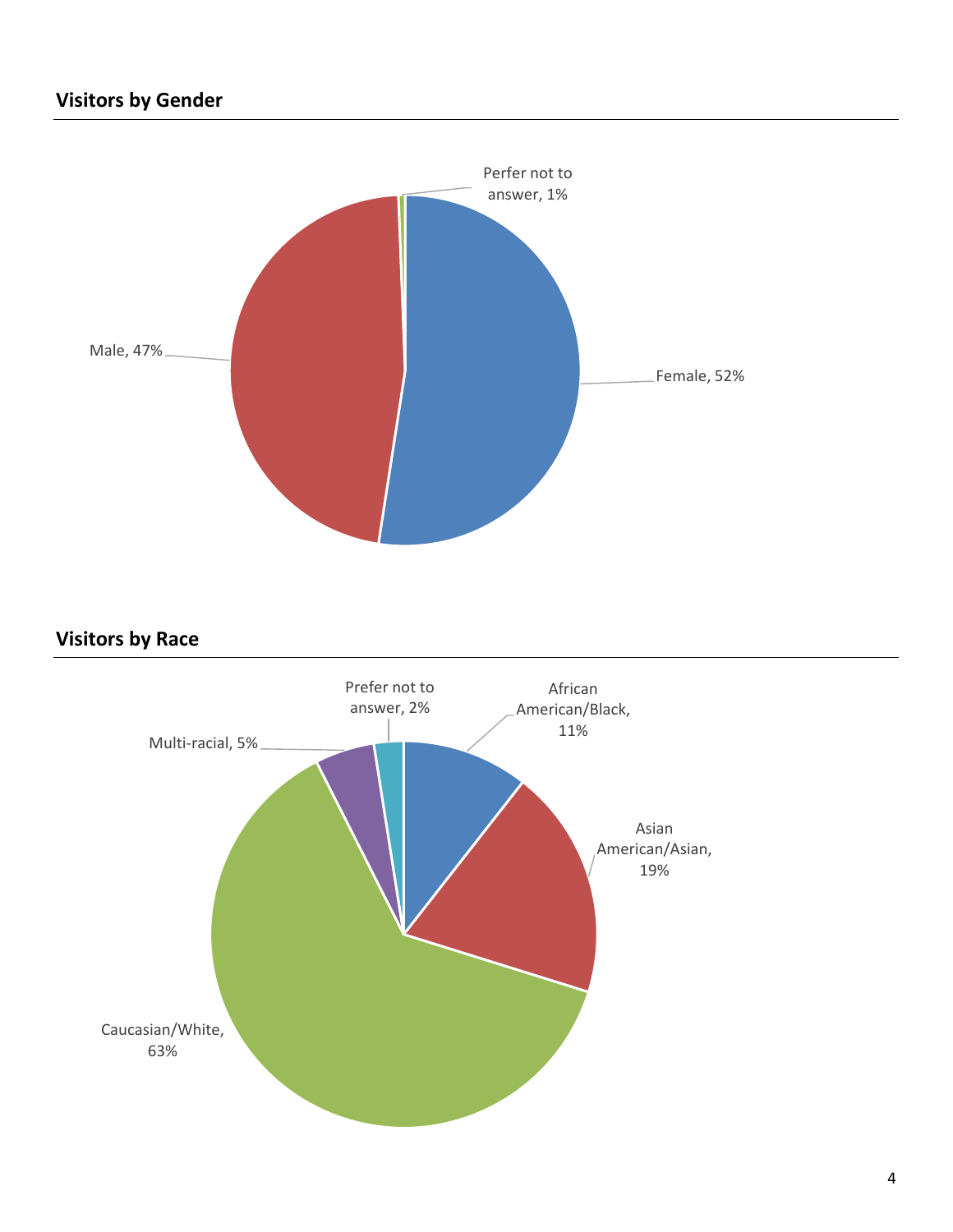| Academic dishonesty                      | 22             |
|------------------------------------------|----------------|
| Problem with instructor                  | 13             |
| Grades and grading methods               | 11             |
| Problems with advisor (graduate student) | 8              |
| Progress to degree                       | 8              |
| Enrolling in desired course              | 7              |
| <b>Academic Requirements</b>             | 4              |
| <b>Re-Admission</b>                      | 3              |
| Cross-campus transfer                    | $\mathfrak{p}$ |
| Instruction                              | 2              |
| Poor academic advising                   | $\overline{2}$ |
| Probation/dismissal/suspension           | $\mathfrak{p}$ |
| Transcript, diploma                      | $\mathfrak{p}$ |
| Transfer credits, repeat credits         | 2              |
| Course content and instruction           | 1              |
| Exams                                    | 1              |
| Voluntary/Medical withdrawal             | 1              |

#### **Visitors Concerns: Non -academic Issues**

| Conflict with supervisor/colleague                  | 8              |
|-----------------------------------------------------|----------------|
| Past due balance/hold credit                        | 7              |
| Residence halls (undergrad)                         | 7              |
| Sexual                                              | 7              |
| <b>Harassment and Discrimination</b>                | 6              |
| Lack of access to aid resources                     | 6              |
| <b>University Facilities and Services</b>           | 6              |
| Employment                                          | 5              |
| Off-campus                                          | 5              |
| Gender                                              | 4              |
| Residency                                           | 4              |
| Graduate/Family housing                             | 3              |
| Health service/hospital                             | 3              |
| <b>Billing problem</b>                              | 2              |
| Unfair termination                                  | $\overline{2}$ |
| Aid not disbursed as expected                       | 1              |
| <b>Counseling and Psychological Services (CAPS)</b> | 1              |
| Computing/info technology                           | 1              |
| Police/traffic/parking                              | 1              |
| Racial                                              | 1              |
| Services for Students with Disabilities (SSD)       | 1              |